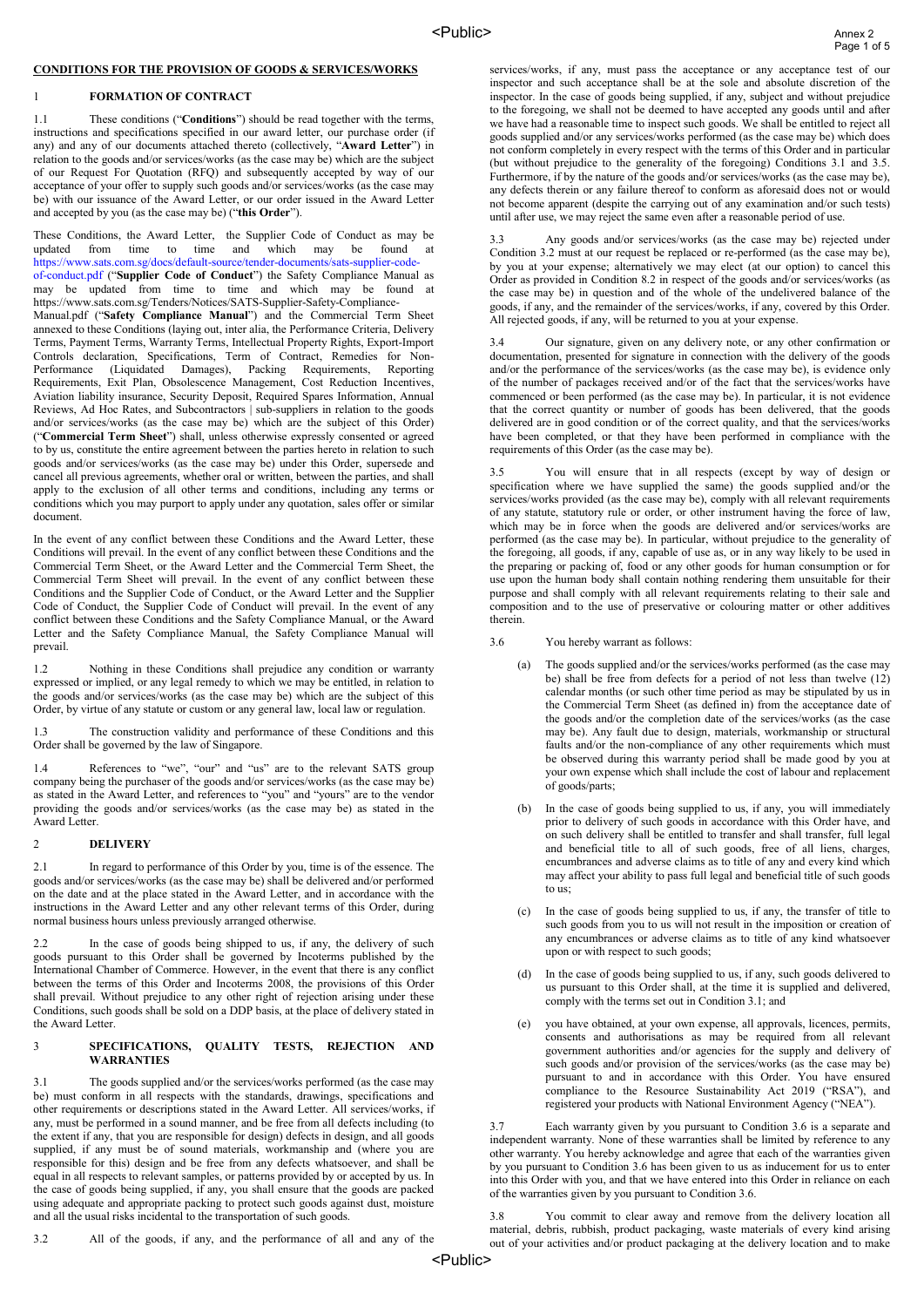every effort to avoid or minimise any disturbance or inconvenience to us or our operations.

#### 4 **PROPERTY, TITLE AND RISK**

4.1 Property and title in the goods, if any, shall pass to us, when they are delivered in accordance with Condition 2.1. Risk shall only pass on acceptance in accordance with Condition 3.2. Such passing of property shall be without prejudice to any right of rejection arising under these Conditions, in particular (but without prejudice to the generality of the foregoing) under Conditions 3.1–3.5 inclusive.

4.2 Notwithstanding delivery of the goods, if any, and without prejudice to any provision above, you shall be responsible for any damage to such goods during shipment or transportation arising out of inadequate packing or any reason whatsoever caused by you.

#### 5 **PRICES AND PAYMENT**

5.1 Prices, payment terms and currency shall be those specified in the Award Letter. Each invoice rendered by you shall contain such detail and be accompanied by such supporting documentation or certifications as we may require, including a report of all invoices, and which contains all pertinent details.

### 6 **INSURANCE**

6.1 Without prejudice to your obligations under these Conditions, you shall, at our request and at your own costs and expense, procure within reasonable time, and maintain in force such insurances, with one or more reputable insurers, in respect of such risks as are customary in the industry, or as we may otherwise reasonably request, such as an Aviation Liability Insurance against risks arising from the operation of vehicles and such other risks as are customarily insured in a standard aviation liability policy, including but not limited to Aviation Liability Insurance Policy against risks arising from the operation of vehicles and such other risks as are customarily insured in a standard aviation liability policy.

## 7 **LIABILITY & INDEMNITY**

7.1 You shall indemnify us against all loss, actions, costs, claims, demands, expenses and liabilities whatsoever (if any) which we may incur either at common law or by statute in respect of personal injury to or the death of any person or in respect of any loss or destruction of or damage to property (other than as a result of any default or neglect of ourselves or of any person for whom we are responsible) which shall have occurred in connection with any delivery of goods and/or services/works executed by you against this Order or shall be alleged to be attributable to some defect in any goods.

7.2 Should you use any personnel (including any employees, agents, subcontractors or other representative) to make any deliveries and/or execute services/works on our premises (as the case may be) against this Order, they shall be required to abide by the safety rules and other relevant regulations laid down by us from time to time. This Order is given on the condition that (without prejudice to the generality of Condition 7.1) you will indemnify us against all loss, actions, costs, claims, demands, expenses and liabilities whatsoever (if any) which we may incur either at common law or by statute (other than as a result of any default or neglect of ourselves or of any person for whom we are responsible) in respect of personal injury to, or the death of, any such personnel while on our premises whether or not such persons are (at the time when such personal injury or deaths are caused) acting in the course of their employment.

7.3 You will indemnify us against any and all loss, costs, expenses and liabilities caused to us whether directly, or as a result of the action, claim or demand of any third party, by reason of any breach by you of the agreed terms of this Order or of any terms or obligations on your part implied by the law or by any other statute or statutory provision relevant to this Order or to the goods and/or services/works (as the case may be) covered thereby. This indemnity shall not be prejudiced or waived by any exercise of our rights under Condition 3.3.

7.4 Whenever any sum of money is recoverable from or payable by you to us under these Conditions or as a result of any breach by you of the same, or whenever any sum of money is recoverable from or payable by you to any our affiliates under any other order or transaction placed or entered into by such affiliate with you, such sum may, without prejudice to our other rights and remedies against you, be deducted by us from any sum then due or which at any time thereafter may become due to you under any other order or transaction placed or entered into by us with you.

7.5 We shall not be liable to you or any third party for any special, punitive, consequential, incidental or exemplary damages (including lost or anticipated revenues or profits relating to the same) arising from any claim relating to this Order, whether such claims is based on warranty, contract, tort (including negligence or strict liability) or otherwise, even if we are advised of the possibility or likelihood of the same.

#### 8 **CANCELLATION**

8.1 If either you or we are delayed or prevented from performing any of our obligations under this Order, by circumstances beyond the reasonable control of either of us notwithstanding reasonable diligence, foresight and care (including without limitation any form of government intervention, strikes and lock-outs relevant to this Order, or the breakdown of any plants concerned) such performance shall be suspended, and if it cannot be or is reasonably contemplated that it cannot be completed within a reasonable time after the due date as specified in or pursuant to this Order, this Order may be cancelled by either party. We will pay to you such sum as may be fair and reasonable in all the circumstances of the case in respect of goods

delivered and/or services/works performed by you (as the case may be) under this Order prior to cancellation, and in respect of which we have received the benefit. This Condition can only have effect if it is called into operation by the party wishing to rely on it giving written notice to the other to that effect.

8.2 Subject to Condition 8.1, we reserve the right to cancel the whole or any part of this Order or any consignment on account thereof, on the occurrence of any of the following events:

if the Order is not completed in all respects in accordance with the instructions and specifications stated in the Award Letter and with the foregoing Conditions, in particular (but without prejudice to the generality of the foregoing) with Conditions 2.1, 3.1 and 3.5;

(b) if the goods and/or services/works (as the case may be) are found not to meet our expected requirements of performance after its delivery or during use;

(c) if at any time we deem the goods and/or services/works (as the case may be) to be unsatisfactory through a test report either before or after use;

(d) if any mortgagee, chargee or encumbrancer takes possession or a receiver is appointed over a substantial portion of your property or assets;

an order of court is made for your winding up or to place you under judicial management or a resolution is passed by your members for your winding up or liquidation:

(f) any distress or execution is levied or enforced in relation to a substantial portion of your assets:

(g) you cease, or threaten to cease, to carry on business or becomes insolvent; or

if you commit any breach of any of the Conditions of this Order and, in the case of a breach which is capable for remedy, fails to remedy the same within 15 days after receipt of a written notice from us giving full particulars of the breach and requiring it to be remedied.

8.3 In addition, in the event your permit(s) or other necessary authorisation(s) from any higher authority to supply the goods and/or the services/works (as the case may be), wholly or in part, being revoked, cancelled or suspended, you shall notify us immediately of such event and we may cancel this Order at the effective date of such revocation, cancellation or suspension by giving to you notice thereof within seventytwo (72) hours after such notice from you

8.4 In the event of our cancelling this Order as to all or any of the goods and/or services/works covered thereby (as the case may be), (a) we shall be entitled to contract with a third party to supply goods and/or perform services/works of a similar description and quality, or a reasonable alternative thereof, bearing in mind our need to take delivery of the goods and/or procure the services/works (as the case may be) by the date or during the period specified in the Award Letter, and (b) you shall be liable to reimburse to us on demand all expenditure incurred by us in connection with our said cancellation, including any increase in the price of any replacement or alternative goods and/or services/works (as the case may be) purchased over that stated in the Award Letter.

8.5 The cancellation of this Order for any reason whatsoever shall not affect the accrued rights of either party or release either party from any liability which at the time of such cancellation has already accrued, or which thereafter may accrue, or affect the continuation in force of the provisions of these Conditions which are not expressed to be contingent upon the continuation in force of this Order. The rights to cancel this Order given by this Condition 8 shall not prejudice any other right or remedy of either party in respect of the breach concerned (if any) or any other breach.

### 9 **CONFIDENTIALITY**

9.1 You will keep secret and will not disclose to any third party (except subcontractors accepting a like obligation of secrecy, and then only to the extent necessary for the performance of the subcontract) all information given by us in connection with this Order, or which becomes known to you through your supply of goods and/or performance of services/works (as the case may be) under this Order. You will not mention our name in connection with this Order or disclose the existence of this Order in any publicity material or other similar communication to third parties without our prior consent in writing.

#### 10 **NOTICES**

10.1 All notices, demands or other communications required or permitted to be given or made hereunder shall be in writing and may be delivered personally or sent by prepaid registered post with recorded delivery, addressed to the intended recipient thereof at its address set out in the Award Letter (or to such other address as a party may from time to time duly notify the other in writing). Any such notice, demand or communication shall be deemed to have been duly served (if delivered personally) immediately or (if given or made by letter to an address within Singapore) two (2) days after posting and in proving the same it shall be sufficient to show that personal delivery was made or that the envelope containing such notice was properly addressed as a prepaid registered delivery letter.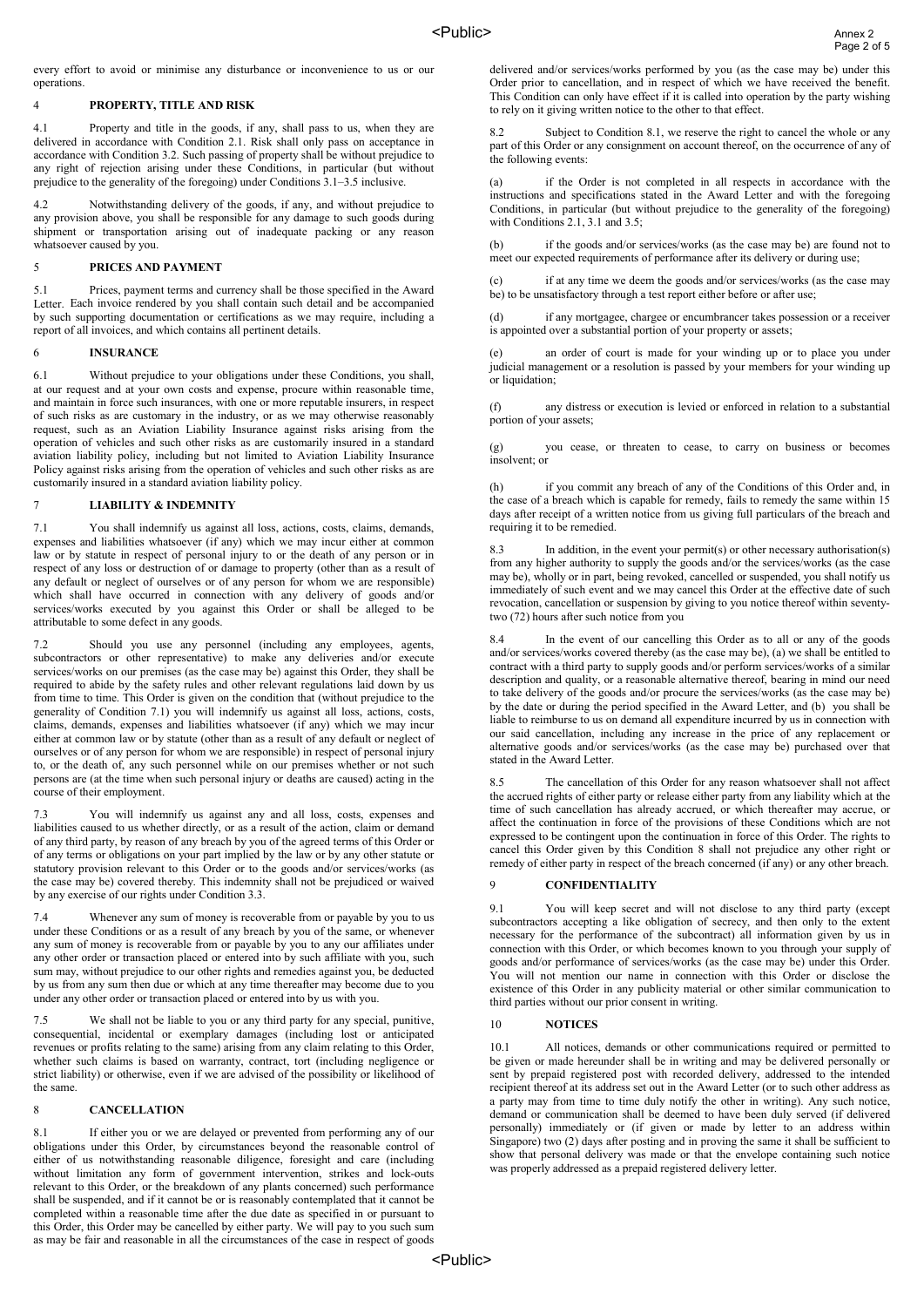### 11 **GENERAL**

11.1 You shall not subcontract, assign, transfer or delegate any of your rights or obligations under these Conditions or any part thereof without our prior written consent, which consent may be given on such terms and subject to such conditions as we deem fit. Regardless of whether any consent is sought from us for any such subcontracting or delegation, you shall remain solely responsible to us for observing and complying with and the due performance of all your duties, obligations, undertakings, warranties and covenants set out in this Order and the Award Letter.

11.2 Conditions 1, 3.2, 3.6, 7, 8, 9, 10, 11 and 12 shall survive any cancellation of this Order and shall remain in full force and effect as between the parties insofar as the same are not fulfilled or insofar as the same are required to be observed and performed by either party.

11.3 A person who or which is not party to these Conditions shall not have any right under the Contracts (Rights of Third Parties) Act (Chapter 53B) to enforce any provision of these Conditions.

11.4 In case any provision in these Conditions shall be, or at any time shall become invalid, illegal or unenforceable in any respect, such invalidity, illegality or unenforceability shall not in any way affect or impair any other provision of these Conditions but these Conditions shall be construed as if such invalid or illegal or unenforceable provision had never been contained herein.

11.5 No failure on the part of either party to exercise, and no delay on its part in exercising, any right or remedy under these Conditions will operate as a waiver thereof, nor will any single or partial exercise of any right or remedy preclude any other or further exercise thereof or the exercise of any other right or remedy.

11.6 No variation to these Conditions shall be binding unless agreed in writing between both parties' authorised representatives.

11.7 You shall comply with all laws and regulations.

11.8 You shall in your collection, processing, disclosure or other use of Personal Data (as defined in the Personal Data Protection Act of 2012 ("**PDPA**")), and/or other applicable data protection laws (together with the PDPA, "**Applicable Data Protection Laws**") for any purpose arising out of or in connection with these Conditions, the Award Letter and/or this Order, adhere to the requirements of the PDPA and other Applicable Data Protection Laws.

11.9 You undertake, represent and warrant that you, your officers, servants and agents and any other person responsible for providing goods and/or performing services hereunder are in compliance with all anti-corruption and anti-bribery laws, and will remain in compliance with all such laws. Without prejudice to the generality of the foregoing, you shall not, and shall ensure that your officers, servants and agents, at any time, does not, directly or indirectly offer or give or agree to give to any person any gift or consideration of any kind as an inducement or reward for doing or forbearing to do or for having done or forborne to do, any action in relation to these Conditions, the Award Letter and/or this Order, or for showing or forbearing to show favour to any person in relation to these Conditions, the Award Letter and/or this Order, whether or not such action shall comprise an offence under Chapter IX of the Penal Code (Chapter 224) or the Prevention of Corruption Act (Chapter 241).

11.10 You acknowledge and agree that you may not be the exclusive supplier of the goods supplied and/or the services/works performed (as the case may be) to us and we may purchase any goods and/or the services/works (as the case may be) similar to the scope supplied from, or otherwise conduct business with other parties who may be in competition, whether directly or indirectly, with you.

## 12 **SECURITY DEPOSIT**

12.1 You shall no later than 14 days after the date of the Award Letter or your acceptance of the Award Letter (where applicable), pay to us an amount as set out in the Commercial Term Sheet (the "**Security Deposit**"), or in lieu of such payment, provide us with a banker's guarantee in such form prescribed by us, and issued by a bank approved by us.

12.2 Any payment pursuant to Condition 12.1 shall constitute security for the payment of any sum due and payable to us from you as liquidated damages, compensation or otherwise, and we shall be entitled to retain the amount of such payment until the expiry or cancellation of this Order, and may utilise at any time the whole or any part of such payment in payment of any sum due to us from you. We shall not be required to pay any interest on the Security Deposit. In any event, nothing herein shall be construed as in any way limiting our right of recovery against you to the amount of the Security Deposit.

12.3 In the event that you provide us with a banker's guarantee in lieu of paying us the amount of the Security Deposit:

12.3.1 we may, but shall not be obliged to, invoke the banker's guarantee and recover therefrom in respect of any sum due and payable to us from you, without prejudice to any other rights or remedy which may be available to us whether under these Conditions or at law; and

12.3.2 you shall procure that the date specified in such banker's guarantee as the "expiry date" is successively extended so that demands under the banker's guarantee can continue to be validly made by us and honoured by the issuing bank at any time throughout the period from the date of issuance of such banker's guarantee up to the expiry or cancellation of this Order.

# 13 **DISPUTE RESOLUTION**

13.1 These Conditions shall be governed by the laws of Singapore. Any dispute arising out of or in connection with these Conditions, including any question regarding the existence, validity or cancellation of this Order, shall be referred to and finally resolved by the courts of Singapore.

## 14 **ELECTRONIC DATA INTERCHANGE**

14.1 You may be required by us to sign up with Ariba, in-house or other vendor portals and/or electronic means, including emailed reports in an excel file format as determined by us for transactions that will be performed by way of electronic data interchange, in which case, you shall bear all such costs and expenses relating thereto.

## 15. **URGENT REMEDY PLAN**

Without limiting its other rights or remedies, we may by three (3) days' written notice require you to remedy a breach by you of any of these Conditions. You shall continue to perform all of your obligations under this Order and shall:

devote all necessary resources to the resolution or mitigation of the breach for immediate resolution, promptly meet with us to agree on a strategy (the "**Urgent Remedy Plan**"), which if approved by us, shall be implemented by you immediately;

15.2 and to submit a "Prevention Plan" to prevent a recurrence, while reporting on a daily basis until resolution to our satisfaction.

15.3 A failure by you to comply these obligations constitutes a material breach of this Order, without prejudice to our other rights and remedies.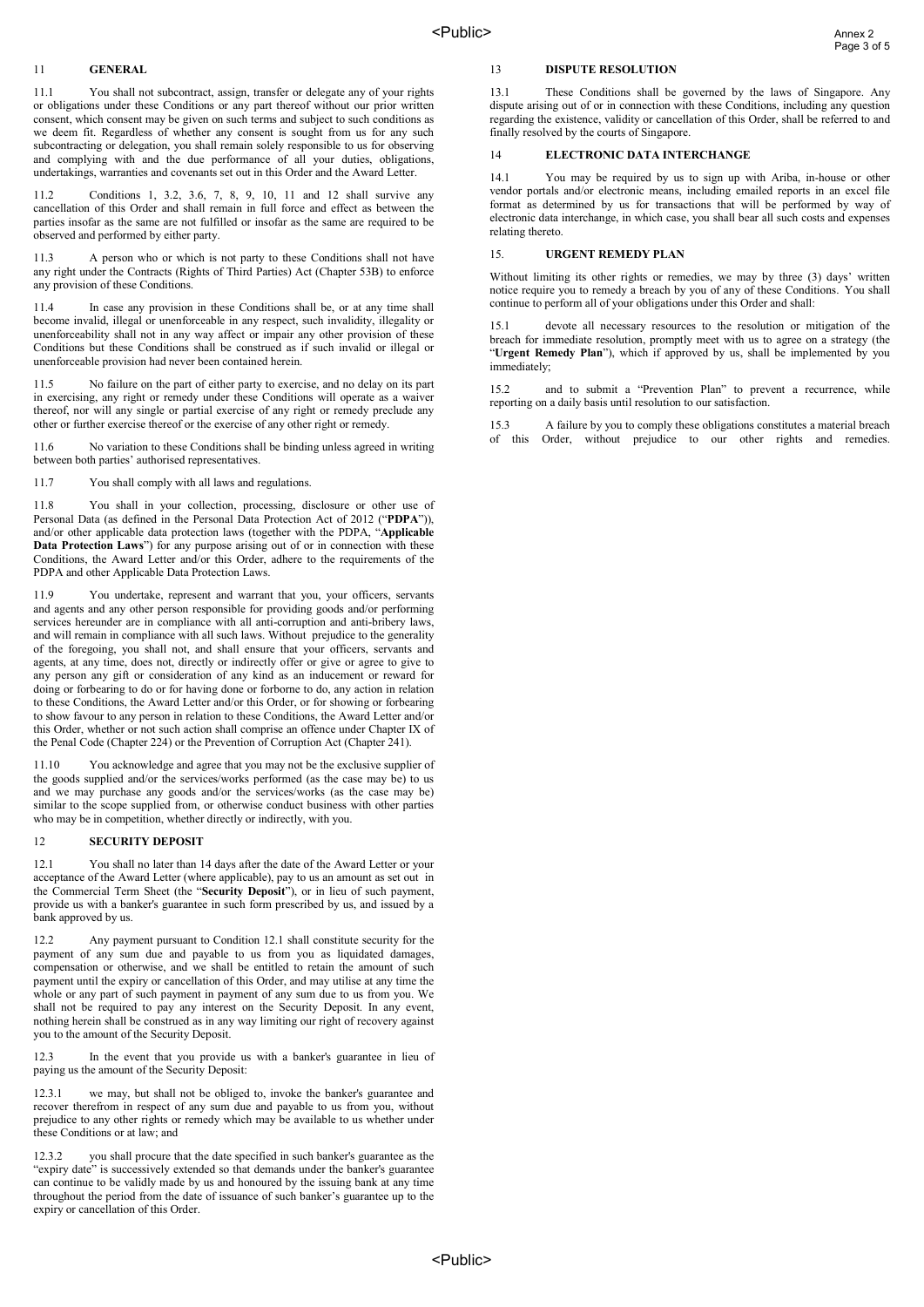## **COMMERCIAL TERM SHEET**

| <b>SN</b>   | <b>Key Commercial Terms</b>                                       | <b>Conditions</b>                                                                                                                                                                                                                                                                                                                                                                                                                                                                                                                                                                                                                                                                                                                                                                                                                                                                                                                                                                                                                                                                                                                                                                                                                                                                                                                                                                                                                                                                                                                                                                                                                                     |
|-------------|-------------------------------------------------------------------|-------------------------------------------------------------------------------------------------------------------------------------------------------------------------------------------------------------------------------------------------------------------------------------------------------------------------------------------------------------------------------------------------------------------------------------------------------------------------------------------------------------------------------------------------------------------------------------------------------------------------------------------------------------------------------------------------------------------------------------------------------------------------------------------------------------------------------------------------------------------------------------------------------------------------------------------------------------------------------------------------------------------------------------------------------------------------------------------------------------------------------------------------------------------------------------------------------------------------------------------------------------------------------------------------------------------------------------------------------------------------------------------------------------------------------------------------------------------------------------------------------------------------------------------------------------------------------------------------------------------------------------------------------|
| A           | <b>Performance Criteria</b>                                       | As described in our RFQ specifications/requirements and its attachments.                                                                                                                                                                                                                                                                                                                                                                                                                                                                                                                                                                                                                                                                                                                                                                                                                                                                                                                                                                                                                                                                                                                                                                                                                                                                                                                                                                                                                                                                                                                                                                              |
| B           | <b>Delivery Terms</b>                                             | DDP, Singapore (excluding only GST)                                                                                                                                                                                                                                                                                                                                                                                                                                                                                                                                                                                                                                                                                                                                                                                                                                                                                                                                                                                                                                                                                                                                                                                                                                                                                                                                                                                                                                                                                                                                                                                                                   |
| $\mathbf C$ | <b>Payment Terms</b>                                              | 60 Days                                                                                                                                                                                                                                                                                                                                                                                                                                                                                                                                                                                                                                                                                                                                                                                                                                                                                                                                                                                                                                                                                                                                                                                                                                                                                                                                                                                                                                                                                                                                                                                                                                               |
| D           | <b>Warranty Terms</b>                                             | As stated in our RFQ specifications/requirements and its attachments.                                                                                                                                                                                                                                                                                                                                                                                                                                                                                                                                                                                                                                                                                                                                                                                                                                                                                                                                                                                                                                                                                                                                                                                                                                                                                                                                                                                                                                                                                                                                                                                 |
| E           | <b>Intellectual Property Rights</b>                               | All foreground IP rights arising out of any goods supplied and/or services performed is vested solely in SATS                                                                                                                                                                                                                                                                                                                                                                                                                                                                                                                                                                                                                                                                                                                                                                                                                                                                                                                                                                                                                                                                                                                                                                                                                                                                                                                                                                                                                                                                                                                                         |
| F           | <b>Export-Import Controls</b>                                     | Your declaration that these are NOT controlled goods and NOT prohibited goods in Singapore.                                                                                                                                                                                                                                                                                                                                                                                                                                                                                                                                                                                                                                                                                                                                                                                                                                                                                                                                                                                                                                                                                                                                                                                                                                                                                                                                                                                                                                                                                                                                                           |
| ${\bf G}$   | <b>Specifications</b>                                             | As attached in your submitted quotation to our RFQ.                                                                                                                                                                                                                                                                                                                                                                                                                                                                                                                                                                                                                                                                                                                                                                                                                                                                                                                                                                                                                                                                                                                                                                                                                                                                                                                                                                                                                                                                                                                                                                                                   |
| $\bf H$     | <b>Duration of supply scope (Term)</b>                            | As stated in our RFQ specifications/requirements and its attachments                                                                                                                                                                                                                                                                                                                                                                                                                                                                                                                                                                                                                                                                                                                                                                                                                                                                                                                                                                                                                                                                                                                                                                                                                                                                                                                                                                                                                                                                                                                                                                                  |
| I           | <b>Remedies for Non-</b><br>Performance, (Liquidated<br>Damages). | You shall pay to Us:<br>One percent (1%) of the amount in respect of the supply scope due for delivery and/or completion per day or ten dollars<br>(S\$10.00) per unit per day, whichever is the higher, up to a period not exceeding 60 days.<br>A unit rate of SGD\$1 for each inconsistency/error (non-compliance) found in Your official billing documents.<br>A rate of \$9 per day after the first 7 business days of our written request, for failure to provide the required reports in Our<br>attached Annexes. A rate of \$8 per day after the first 10 business days of our written demand, for failure to provide the<br>'Required Spares Information' (SN. Q in the 'Commercial Term Sheet') where applicable, and the 'Reporting Requirements'<br>(SN. K tabled here below) in a timely manner until all reports are completed.                                                                                                                                                                                                                                                                                                                                                                                                                                                                                                                                                                                                                                                                                                                                                                                                         |
|             |                                                                   | • You are required to comply with all copyright, intellectual property, statutory and regulatory laws, requirements and<br>directives of both origin and destination of the goods for packaging and labels.<br>• Environmental packaging labels (e.g. recycling symbols) must be clearly and accurately displayed on the packaging, to<br>identify packaging material type.<br>• You must label the goods and provide packing documentation that includes all pertinent information available for identifying<br>the shipment and the goods to the respective shipment. The relevant shipping documentation and packing list should be sent<br>ahead before delivery to notify us in advance of the delivery to be made.                                                                                                                                                                                                                                                                                                                                                                                                                                                                                                                                                                                                                                                                                                                                                                                                                                                                                                                              |
| $\bf J$     | <b>Packing Requirements</b>                                       | • The packaging selected should be in accordance with an Environmental Code of Practice for the Packaging. For example:<br>NEA's Singapore Packaging Agreement.<br>• The packaging must be able to withstand the stresses and rigors of the planned mode of transport.<br>• The Goods must arrive free from damage and contamination. You are liable for all damage and expenses caused by<br>packaging or from lack of packaging protection against mechanical damage and corrosion.<br>• Packaging must be designed to ease handling and removal.<br>• You shall use environmentally responsible packaging and environment friendly materials; the packaging must have the<br>minimum net impact on environment and fully preserve the Goods it contains. You are to provide reusable packaging and<br>support reverse logistics or explore opportunities where packaging to promotes reuse or other uses; prioritizing reduction of<br>packaging material by weight and volume.                                                                                                                                                                                                                                                                                                                                                                                                                                                                                                                                                                                                                                                                    |
| K           | <b>Reporting Requirements</b>                                     | • As described in our RFQ specifications/requirements and its attachments.<br>• You are required to provide records of your respective regulatory registrations/approvals granted with the relevant<br>government authorities for products, works and services within 10 business days. This is required to demonstrate compliance<br>with the various laws and regulations, such as the Resource Sustainability Act 2019 ("RSA).<br>• You are required to provide a monthly statement of accounts (Billing Report) according to our defined format as maybe<br>found in our annexes or otherwise, in a timely manner.                                                                                                                                                                                                                                                                                                                                                                                                                                                                                                                                                                                                                                                                                                                                                                                                                                                                                                                                                                                                                                |
| L           | <b>Exit Plan</b>                                                  | • On termination of this Order, you shall cease to use for any purpose, and shall deliver to us, in our chosen format, on media<br>free of viruses (where relevant), within seven (7) days of the termination notice, the supply scope (whether or not in final<br>form) of goods and/or the services/works, and any other associated documentation so related.<br>• The exit plan is required to ensure there is a smooth hand over to the next appointed contractor and you shall provide support<br>for the duration of up to one month to facilitate this. The notice starts when you are notified.<br>• You will prepare a record of transfer which will be used to document each individual item and documentation transferred to<br>our control. The list must be itemized to record all items and documents.                                                                                                                                                                                                                                                                                                                                                                                                                                                                                                                                                                                                                                                                                                                                                                                                                                  |
| M           | <b>Obsolescence Management</b>                                    | • Without prejudice to any of your other obligations under these Conditions, obsolescence management for spares and<br>maintenance service support, relating to expected lifetime, shall have the following requirements:<br>• You shall provide a written statement indicating the last date of production of the supplied scope, one year in advance or as<br>soon as it is known to you.<br>• You shall provide a written statement indicating the number of years of support and spares supply after the last production<br>cycle, one year in advance or as soon as it is known to you.<br>• You hereby undertake to inform us in writing of the last opportunity to procure spares and/or support, one year in advance or<br>as soon as it is known to you.<br>• You hereby undertake to inform us in writing on any part or component changes, one year in advance or as soon as it is<br>known to you.                                                                                                                                                                                                                                                                                                                                                                                                                                                                                                                                                                                                                                                                                                                                        |
| $\mathbf N$ | <b>Cost Reduction Incentives</b>                                  | • In consideration for continued competitiveness, both parties are required to put in reasonable time from their respective<br>engineering, operations and procurement resources to reduce the costs through collaborative effort by both parties.<br>• The cost reduction team shall comprise of at least one experienced subject matter expert, one operations supervisor and one<br>experienced procurement officer from you and one representative from us, who will decide on the cost reduction effort and<br>prioritization. If there are savings derived from this cost improvement effort, the net saving shall be shared by the parties in<br>the following manner. The net saving is derived from the difference between existing prices/rates and the new price/rates less<br>the cost of improvement. Fifty (50%) per cent of the net saving shall be credited to you and the contract price shall be<br>amended to the new price plus the Fifty $(50\%)$ per cent of the net saving.<br>• Both parties shall bear their own costs for undertaking the cost improvement describes in above including without limitation<br>their own non-recurring costs.<br>• The cost reduction exercise shall be an on-going effort and is not limited to engineering design, as it may include processes,<br>man power deployment, administration procedures, automation and any other innovations to bring this about.<br>• A final cost reduction report, which has been reviewed and approved by us, shall be submitted by you to us at the end of the<br>exercise to conclude the collaborative effort and determine the new price and/or rates. |